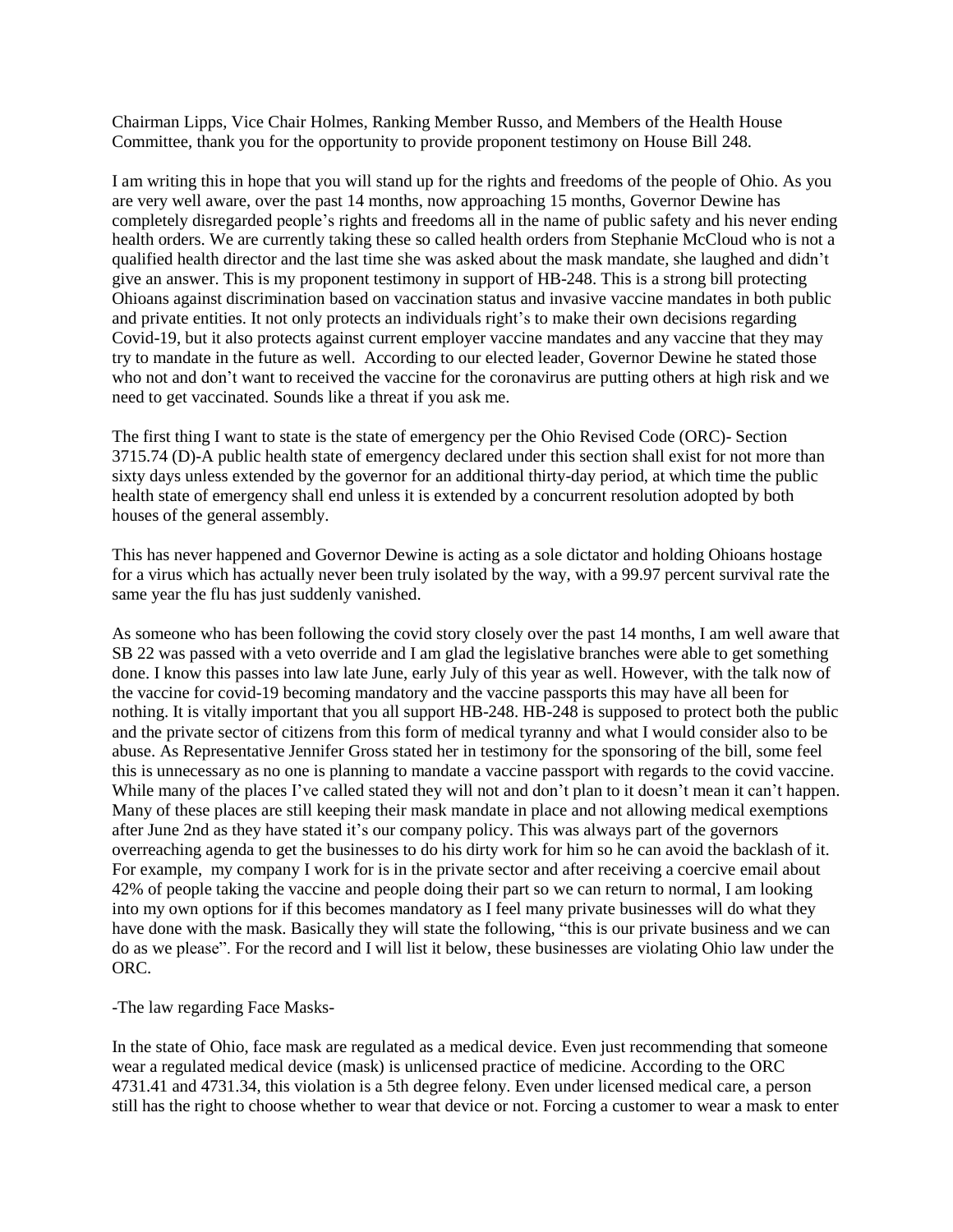your business is illegal under the Federal Civil Rights Law, Title II, which requires that a place of public accommodation, your business must provide free and equal access to all services and facilities, without discrimination. The Ohio law, ORC 4112.02 further prohibits you from preventing entry to the full enjoyment of this business establishment, as no laws have been broken.

This law, regarding HB-248, needs to pass immediately as if businesses ignore the law then they are subject to penalties and fines under it. If this doesn't pass then as far as I am concerned our great state of Ohio is past the point of no return. I am very convinced that the Presidential election was a complete fraud and it was stolen from the rightful winner. I bring this matter to attention because it's extremely likely and possible that Governor Dewine will be re-elected for another four year term, even if it is via fraud. None of this can be allowed to happen and he needs to be impeached at the very least. I have been told the republican party won't go against the governor and if this is the case, it's truly sad as you're allowing your own state to be destroyed at the hands of someone with a very big political agenda.

As you most likely know or have heard, in the state of New York, they are making vaccine passports a mandatory thing for people. However in the states of Florida and Texas where their governors believe that people have rights and freedoms, they have signed an executive order against this form of medical tyranny and coercion. People in the legislative branch have stated that the governor said he wasn't going to make the vaccine mandatory. I heard this while listening to proponent testimony awhile back. My response to that is this, he's a liar. Last April, Amy Acton, the health director at the time then stated the following:

"We would love in some countries they're looking at certificates to say you're immune (to covid-19) and therefore you're able to go about your business. It would be a dream if we were able to get something like that."

Now here we are in May, 2021 and vaccine passports are becoming a reality just as Acton stated over a year ago, almost like she knew this in advance or something. I am a firm believer that Amy Acton is still running the show behind the scenes and there's plenty of evidence to suggest so. For one thing Stephanie McCloud is not a qualified Health Director and I am not sure why this isn't being addressed. My guess is because this has become political theater. This so called emergency has been ongoing for almost 15 months now and is approaching 440 days of two weeks to flatten the curve, or slow the spread, whatever the narrative was at the time last year when Dewine spewed his garbage lies.

Peoples medical freedom and medical privacy is of the utmost importance. This is not a debatable issue in my opinion and it's ridiculous to me that I even have to take the time to write this as I can't believe, these lies and deception have been allowed to continue. This virus has a 99.97% survival rate, the flu is apparently gone, no one dies of old age anymore? It was proven multiple times through the study done by John Hopkins University, that in 2020 there was no amount of excess deaths as opposed to 2018 or 2019. How can this be true if we are in a deadly pandemic and people are apparently dying everywhere? Also for the record there hasn't been one single political office member who has died of covid, nor has any famous person. Famous people did die from the experimental vaccine which is under EUA (Emergency Use Authorization) but we can't mention that otherwise we get canceled. The music rapper DMX recently passed away and he also received the vaccine. The media is trying to blame this on a drug problem that he had for years. Hank Aaron is another person who took the shot and then died shortly afterwards. The suicide rate for kids 10-14 is higher than ever and I'd be willing to bet the suicide rate for all ages is close to a record high as well.

Next I am going to give you a brief overview of my life the past 14, almost 15 months as many people love to gaslight and say "well your life isn't that different, etc it's just a mask, it's not about you, you could be asymptomatic, etc"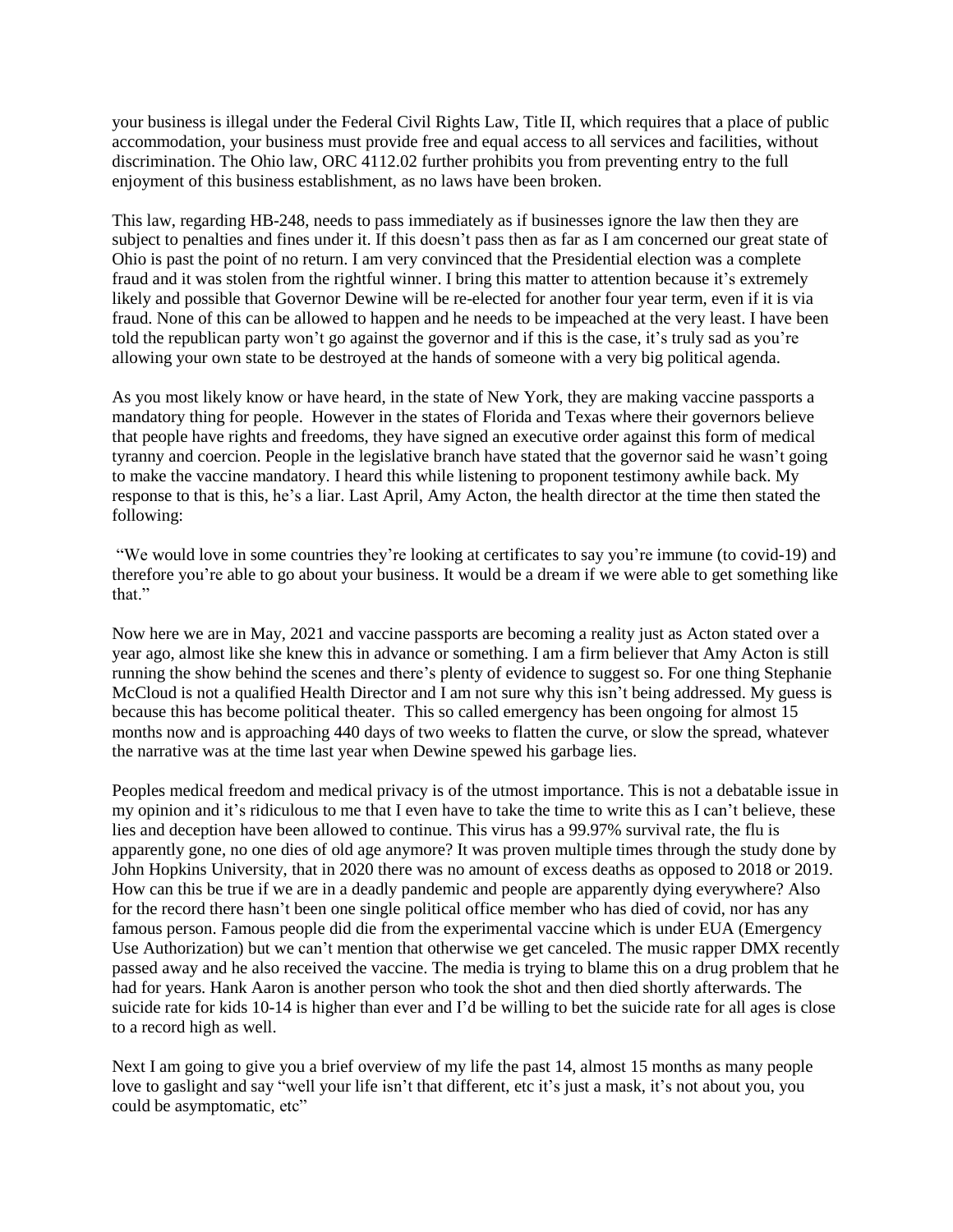First off there is no asymptomatic carrier at all, this has been proven over and over again. Dr. Sherri Tenpenny has spoke about this numerous times and is in fact helping with the lawsuit against the governor and the health department. Second to make a statement like that when you're not around me at all is pure ignorance. I have struggled with depression and anxiety for a lot of my adult life and I can't even begin to count the amount of times I've thought about ending my life during this whole ordeal as it seems this is hopeless and nothing is being done to stop it. Finally I have a medical condition and can't wear a mask. I have a deviated septum in my nose from nearly breaking it almost twice just over a two year time span, I also mentioned above I have anxiety. Although the mandate with the mask does allow for medical exemptions many businesses aren't honoring this and they are just doing what they want to. I've been kicked out of multiple stores and even had the cops called on me for doing nothing other than choosing to breath freely. But during the riots and protests they let criminals out of jail and prison due to covid and they didn't arrest anyone during the riots either it seems because it was a peaceful protest, good story spun perfectly by the trash media. I have also lost several people I considered to be good friends over this whole ordeal as I have been labeled an anti-vaxxer, a conspiracy theorist, and just completely crazy. One of my best friends from college who I no longer speak to, due to his complete rudeness about all of this stated I was taking "Trump's side and I need to listen to Dr. Fauci". He must mean Dr. Fauci who made over \$417,000 last year while the state of Ohio and millions of people couldn't get unemployment and Dewine and Husted had no answers about it. Also Dr. Fauci who owns half the patent to the Moderna Vaccine. Yes it must be the same guy.

More propaganda incoming below, I do apologize but needed to put this into this testimony as well. After Kentucky, Gov. Andy Beshear has used the metric of vaccinations. He announced last week he will lift orders when 2.5 million of the state's nearly 4.5 million residents get vaccinated. This doesn't sound like coercion at all, nope probably a conspiracy theory, insert large eye roll here.

There is now talk that the governor is going to link people's freedom to whether or not they received the vaccine as he stated the following,

"We are actually looking at that," Dewine said, we don't have anything to announce. But we are looking at that. We are looking at any kind of measures that tell people where we're going and what we have to do achieve it. We're not ruling that out at all."

In the latest press conference I heard, on April, 27, 2021. Governor Dewine stated "The vaccine is our ticket back to freedom. 3.6 million people in Ohio are fully vaccinated and 4.6 million have received at least one dose of the vaccine so far."

My math states this is about 31% of people, but I heard the governor say 40 % of people as well. He has stated since that he doesn't know who has immunity otherwise to the virus. Since we can't get the real numbers for anything, because it's all a big secret I don't know either.

Recently as of May 12, 2021, governor Dewine has announced that all the health orders will be lifted on June 2nd. I guess the virus is magically disappearing that day. Notice he doing it after memorial day to keep people in fear and businesses from thriving during a holiday weekend. Now, he also stated the following in regards to the vaccine,

"Beginning Wednesday May 26th, and continuing for five Wednesdays, Ohioans who receive at least one dose of the vaccine would be eligible to enter one of two drawings- one for those under 17 and the other for all adults in Ohio. For residents under 17 who have been vaccinated, the winner will receive a full, four-year scholarship to a State of Ohio University. The scholarship would include, tuition, room and board, and books, Dewine said. In a separate drawing for Ohio adults who have received at least one dose